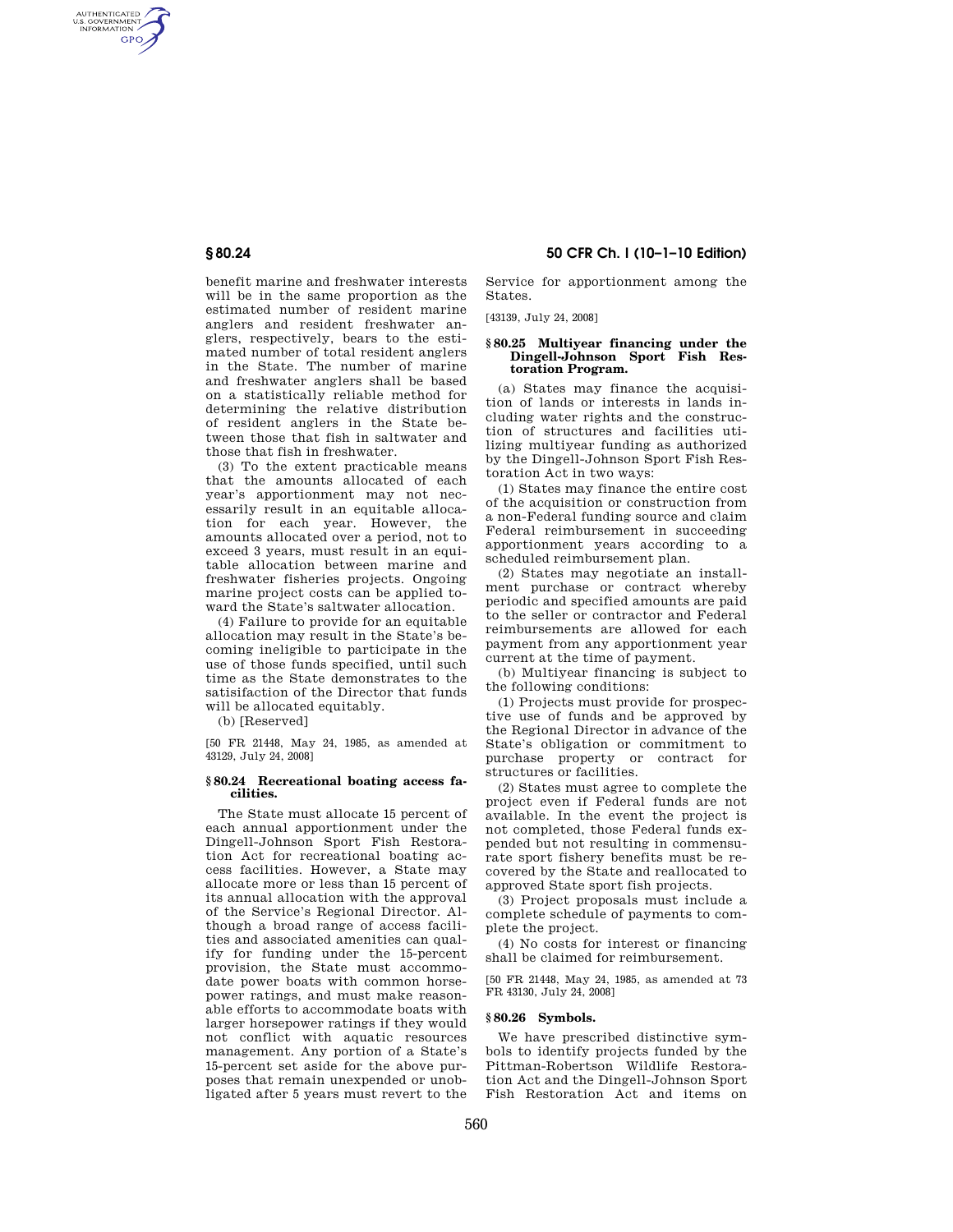## **U.S. Fish and Wildlife Serv., Interior § 80.26**

which taxes and duties have been collected to support the respective Acts.

(a) All recipients identified in §80.2 of this part are authorized to display the appropriate symbol(s) on areas, such as wildlife management areas and fishing access facilities, acquired, developed, operated or maintained by these grants, or on printed material or other visual representations relating to project accomplishments. Recipients may require sub-recipients to display the symbol(s) and may authorize use by others, or for purposes other than as stated above, only with approval of the Director, U.S. Fish and Wildlife Service.

(b) Other persons or organizations may use the symbol(s) for purposes related to the Wildlife and Sport Fish Restoration Program as authorized by the Director. Authorization for the use of the symbol(s) will be by written agreement executed by the Service and the user. To obtain authorization, submit a written request stating the specific use and items to which the symbol(s) will be applied to Director, U.S. Fish and Wildlife Service, Washington, DC 20240.

(c) The user of the symbol(s) shall indemnify and defend the United States and hold it harmless from any claims, suits, losses and damages arising out of any allegedly unauthorized use of any patent, process, idea, method or device by the user in connection with its use of the symbol(s), or any other alleged action of the user and also from any claims, suits, losses and damages arising out of alleged defects in the articles or services with which the symbol(s) is associated.

(d) The appearance of the symbol(s) on projects or items is to indicate that the manufacturer of the product is taxed by, and that the State project was funded through, the respective Act(s). The U.S. Fish and Wildlife Service and the Department of the Interior make no representation or endorsement whatsoever by the display of the symbol(s) as to the quality, utility, suitability or safeness of any product, service or project with which the symbol(s) is associated.

(e) Neither symbol may be used in any other manner except as authorized by the Director, U.S. Fish and Wildlife

Service. Unauthorized use of the symbol(s) will constitute a violation of section 701 of title 18 of the United States Code and subject the violator to possible fines and imprisonment as set forth therein.

(f) The symbol pertaining to the Pittman-Robertson Wildlife Restoration Act is below.



(g) The symbol pertaining to the Dingell-Johnson Sport Fish Restoration Act is below.



(h) The symbol pertaining to the Pittman-Robertson Wildlife Restoration Act and the Dingell-Johnson Sport Fish Restoration Act when used in combination is below.